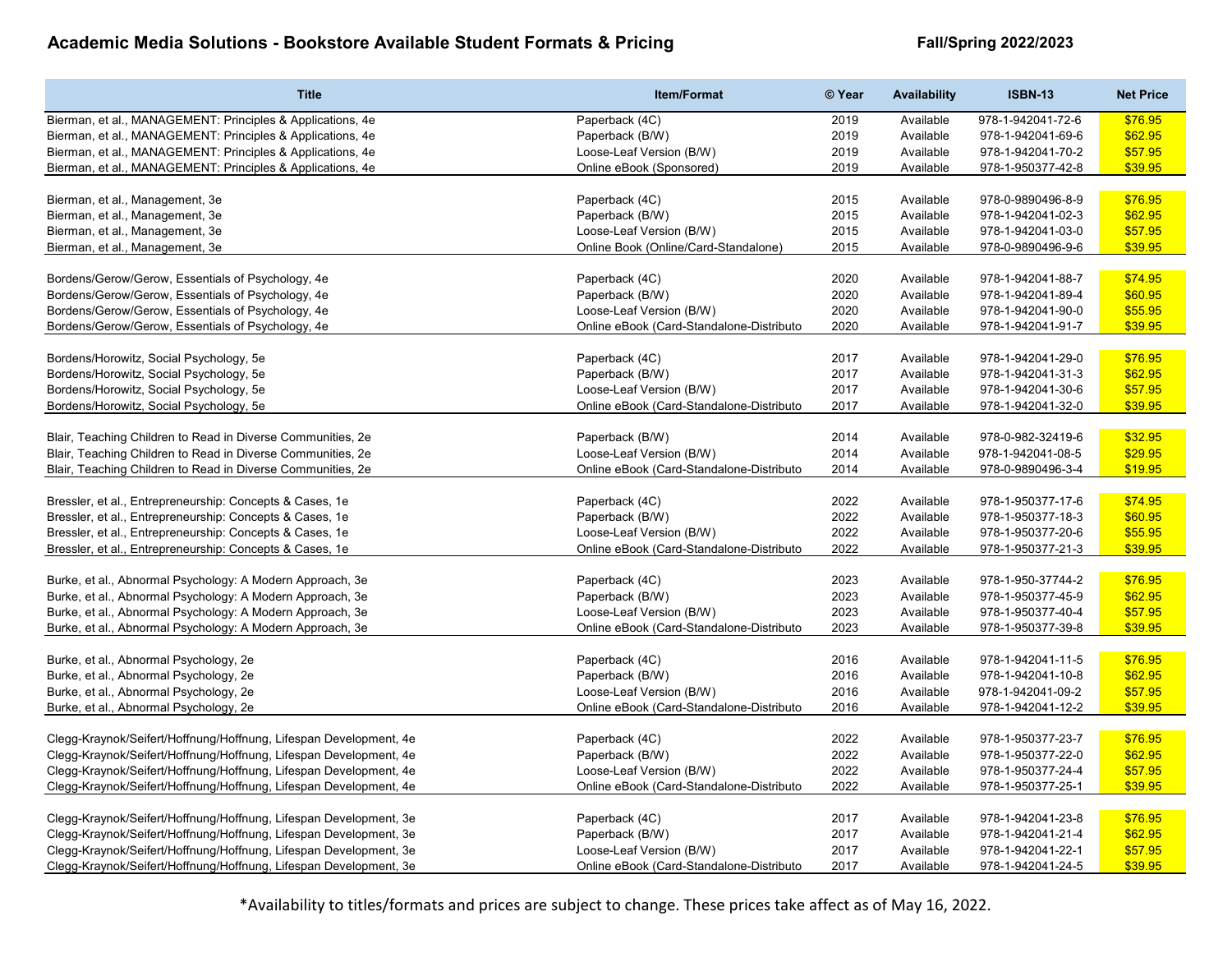| \$74.95<br>Clegg-Kraynok/Seifert/Hoffnung, Child & Adolescent Development: A Chronological Approach, 6e Paperback (4C)<br>2019<br>Available<br>978-1-942041-79-5<br>Clegg-Kraynok/Seifert/Hoffnung, Child & Adolescent Development: A Chronological Approach, 6e<br>2019<br>Available<br>978-1-942041-78-8<br>\$60.95<br>Paperback (B/W)<br>Clegg-Kraynok/Seifert/Hoffnung, Child & Adolescent Development: A Chronological Approach, 6e Loose-Leaf Version (B/W)<br>2019<br>Available<br>\$55.95<br>978-1-942041-80-1<br>\$39.95<br>Clegg-Kraynok/Seifert/Hoffnung, Child & Adolescent Development: A Chronological Approach, 6e Online eBook (Card-Standalone-Distributo<br>2019<br>Available<br>978-1-942041-81-8<br>Clegg-Kraynok/Seifert/Hoffnung, The Essentials of Child Development: A Chronological Approach, Paperback (4C)<br>2019<br>978-1-942041-84-9<br>\$74.95<br>Available<br>Clegg-Kraynok/Seifert/Hoffnung, The Essentials of Child Development: A Chronological Approach, Paperback (B/W)<br>2019<br>978-1-942041-83-2<br>\$60.95<br>Available<br>\$55.95<br>Clegg-Kraynok/Seifert/Hoffnung, The Essentials of Child Development: A Chronological Approach, Loose-Leaf Version (B/W)<br>2019<br>Available<br>978-1-942041-85-6<br>Clegg-Kraynok/Seifert/Hoffnung, The Essentials of Child Development: A Chronological Approach, Online eBook (Card-Standalone-Distributo<br>Available<br>\$39.95<br>2019<br>978-1-942041-87-0<br>\$74.95<br>DuBrin, Fundamentals of Organizational Behavior, 7e<br>Paperback (4C)<br>2023<br><b>Fall 2022</b><br>978-1-955543-90-3<br>2023<br><b>Fall 2022</b><br>\$60.95<br>DuBrin, Fundamentals of Organizational Behavior, 7e<br>Paperback (B/W)<br>978-1-955543-11-8<br><b>Fall 2022</b><br>\$55.95<br>DuBrin, Fundamentals of Organizational Behavior, 7e<br>Loose-Leaf Version (B/W)<br>2023<br>978-1-955543-12-5<br>DuBrin, Fundamentals of Organizational Behavior, 7e<br>Online eBook (Card-Standalone-Distributo<br>2023<br><b>Fall 2022</b><br>978-1-955543-13-2<br>\$39.95<br>\$74.95<br>DuBrin, Fundamentals of Organizational Behavior, 6e<br>Paperback (4C)<br>2019<br>Available<br>978-1-942041-75-7<br>DuBrin, Fundamentals of Organizational Behavior, 6e<br>Available<br>\$60.95<br>Paperback (B/W)<br>2019<br>978-1-942041-73-3<br>DuBrin, Fundamentals of Organizational Behavior, 6e<br>Loose-Leaf Version (B/W)<br>2019<br>Available<br>978-1-942041-74-0<br>\$55.95<br>2019<br>Available<br>\$39.95<br>DuBrin, Fundamentals of Organizational Behavior, 6e<br>Online eBook (Card-Standalone-Distributo<br>978-1-942041-76-4<br>\$74.95<br>DuBrin, Fundamentals of Organizational Behavior, 5e<br>Paperback (4C)<br>2016<br>Available<br>978-1-942041-15-3<br>DuBrin, Fundamentals of Organizational Behavior, 5e<br>Paperback (B/W)<br>2016<br>Available<br>978-1-942041-13-9<br>\$60.95<br>\$55.95<br>DuBrin, Fundamentals of Organizational Behavior, 5e<br>Loose-Leaf Version (B/W)<br>2016<br>Available<br>978-1-942041-14-6<br>\$42.95<br>DuBrin, Fundamentals of Organizational Behavior, 5e<br>Online Book (Online/Card-Standalone)<br>2016<br>Available<br>978-1-942-041-16-0<br>DuBrin, Fundamentals of Human Resource Management, 1e<br>2022<br>978-1-950377-89-3<br>\$74.95<br>Paperback (4C)<br>Available<br>2022<br>\$60.95<br>DuBrin, Fundamentals of Human Resource Management, 1e<br>Paperback (B/W)<br>Available<br>978-1-950377-31-2<br>2022<br>Available<br>\$55.95<br>DuBrin, Fundamentals of Human Resource Management, 1e<br>Loose-Leaf Version (B/W)<br>978-1-950377-32-9<br>2022<br>\$39.95<br>DuBrin, Fundamentals of Human Resource Management, 1e<br>Online eBook (Card-Standalone-Distributo<br>Available<br>978-1-950377-33-6<br>DuBrin, Negotiations & Conflict Resolution in Organizations: Theories, Skills, & Applications, 1e<br>2020<br>978-1-942041-93-1<br>\$74.95<br>Paperback (4C)<br>Available<br>2020<br>Available<br>\$60.95<br>DuBrin, Negotiations & Conflict Resolution in Organizations: Theories, Skills, & Applications, 1e<br>Paperback (B/W)<br>978-1-942041-94-8<br>2020<br>\$55.95<br>DuBrin, Negotiations & Conflict Resolution in Organizations: Theories, Skills, & Applications, 1e<br>Loose-Leaf Version (B/W)<br>Available<br>978-1-942041-95-5<br>\$39.95<br>DuBrin, Negotiations & Conflict Resolution in Organizations: Theories, Skills, & Applications, 1e<br>2020<br>Available<br>978-1-942041-96-2<br>Online eBook (Card-Standalone-Distributo<br>Gaspar/Bierman/Kolari/Hise/Smith/Arreola-Risa, Introduction to Business, 2e<br>Paperback (4C)<br>2016<br>Available<br>978-1-942041-19-1<br>\$76.95<br>Gaspar/Bierman/Kolari/Hise/Smith/Arreola-Risa, Introduction to Business, 2e<br>Paperback (B/W)<br>2016<br>Available<br>978-1-942041-17-7<br>\$62.95<br>Gaspar/Bierman/Kolari/Hise/Smith/Arreola-Risa, Introduction to Business, 2e<br>Loose-Leaf Version (B/W)<br>2016<br>Available<br>978-1-942041-18-4<br>\$57.95<br>\$39.95<br>Gaspar/Bierman/Kolari/Hise/Smith/Arreola-Risa, Introduction to Business, 2e<br>Online Book (Online/Card-Standalone)<br>2016<br>Available<br>978-1-942041-20-7<br>Kerbel, American Government: Your Voice, Your Future, 7e<br>Paperback (4C)<br>2022<br>978-1-950377-27-5<br>\$76.95<br>Available<br>Kerbel, American Government: Your Voice, Your Future, 7e<br>2022<br>Available<br>978-1-950377-26-8<br>\$62.95<br>Paperback (B/W)<br>Kerbel, American Government: Your Voice, Your Future, 7e<br>Loose-Leaf Version (B/W)<br>2022<br>Available<br>978-1-950377-28-2<br>\$57.95<br>2022<br>\$39.95<br>Kerbel, American Government: Your Voice, Your Future, 7e<br>Online eBook (Card-Standalone-Distributo<br>Available<br>978-1-950377-29-9<br>2018<br>978-1-942041-36-8<br>\$76.95<br>Kerbel, American Government: Your Voice, Your Future, 6e Election Update<br>Paperback (4C)<br>Available<br>\$62.95<br>Kerbel, American Government: Your Voice, Your Future, 6e Election Update<br>Paperback (B/W)<br>2018<br>Available<br>978-1-942041-34-4<br>Available<br>\$57.95<br>Kerbel, American Government: Your Voice, Your Future, 6e Election Update<br>Loose-Leaf Version (B/W)<br>2018<br>978-1-942041-35-1<br>\$39.95<br>Kerbel, American Government: Your Voice, Your Future, 6e Election Update<br>Online eBook (Card-Standalone-Distributo<br>2018<br>Available<br>978-1-942041-37-5 | <b>Title</b> | Item/Format | © Year | <b>Availability</b> | <b>ISBN-13</b> | <b>Net Price</b> |
|----------------------------------------------------------------------------------------------------------------------------------------------------------------------------------------------------------------------------------------------------------------------------------------------------------------------------------------------------------------------------------------------------------------------------------------------------------------------------------------------------------------------------------------------------------------------------------------------------------------------------------------------------------------------------------------------------------------------------------------------------------------------------------------------------------------------------------------------------------------------------------------------------------------------------------------------------------------------------------------------------------------------------------------------------------------------------------------------------------------------------------------------------------------------------------------------------------------------------------------------------------------------------------------------------------------------------------------------------------------------------------------------------------------------------------------------------------------------------------------------------------------------------------------------------------------------------------------------------------------------------------------------------------------------------------------------------------------------------------------------------------------------------------------------------------------------------------------------------------------------------------------------------------------------------------------------------------------------------------------------------------------------------------------------------------------------------------------------------------------------------------------------------------------------------------------------------------------------------------------------------------------------------------------------------------------------------------------------------------------------------------------------------------------------------------------------------------------------------------------------------------------------------------------------------------------------------------------------------------------------------------------------------------------------------------------------------------------------------------------------------------------------------------------------------------------------------------------------------------------------------------------------------------------------------------------------------------------------------------------------------------------------------------------------------------------------------------------------------------------------------------------------------------------------------------------------------------------------------------------------------------------------------------------------------------------------------------------------------------------------------------------------------------------------------------------------------------------------------------------------------------------------------------------------------------------------------------------------------------------------------------------------------------------------------------------------------------------------------------------------------------------------------------------------------------------------------------------------------------------------------------------------------------------------------------------------------------------------------------------------------------------------------------------------------------------------------------------------------------------------------------------------------------------------------------------------------------------------------------------------------------------------------------------------------------------------------------------------------------------------------------------------------------------------------------------------------------------------------------------------------------------------------------------------------------------------------------------------------------------------------------------------------------------------------------------------------------------------------------------------------------------------------------------------------------------------------------------------------------------------------------------------------------------------------------------------------------------------------------------------------------------------------------------------------------------------------------------------------------------------------------------------------------------------------------------------------------------------------------------------------------------------------------------------------------------------------------------------------------------------------------------------------------------------------------------------------------------------------------------------------------------------------------------------------------------------------------------------------------------------------------------------------------------------------------------------------------------------------------------------------------------------------------------------------------------------------------------------------------------------------------------------------------------------------------------------------------------------------------------------------------------------------------------------------------------------------------------------------------------------------------------------------------------------------------------------------------------------------------------------------------------------------------------------------------------------------------------------------------------------------------------|--------------|-------------|--------|---------------------|----------------|------------------|
|                                                                                                                                                                                                                                                                                                                                                                                                                                                                                                                                                                                                                                                                                                                                                                                                                                                                                                                                                                                                                                                                                                                                                                                                                                                                                                                                                                                                                                                                                                                                                                                                                                                                                                                                                                                                                                                                                                                                                                                                                                                                                                                                                                                                                                                                                                                                                                                                                                                                                                                                                                                                                                                                                                                                                                                                                                                                                                                                                                                                                                                                                                                                                                                                                                                                                                                                                                                                                                                                                                                                                                                                                                                                                                                                                                                                                                                                                                                                                                                                                                                                                                                                                                                                                                                                                                                                                                                                                                                                                                                                                                                                                                                                                                                                                                                                                                                                                                                                                                                                                                                                                                                                                                                                                                                                                                                                                                                                                                                                                                                                                                                                                                                                                                                                                                                                                                                                                                                                                                                                                                                                                                                                                                                                                                                                                                                                                                                        |              |             |        |                     |                |                  |
|                                                                                                                                                                                                                                                                                                                                                                                                                                                                                                                                                                                                                                                                                                                                                                                                                                                                                                                                                                                                                                                                                                                                                                                                                                                                                                                                                                                                                                                                                                                                                                                                                                                                                                                                                                                                                                                                                                                                                                                                                                                                                                                                                                                                                                                                                                                                                                                                                                                                                                                                                                                                                                                                                                                                                                                                                                                                                                                                                                                                                                                                                                                                                                                                                                                                                                                                                                                                                                                                                                                                                                                                                                                                                                                                                                                                                                                                                                                                                                                                                                                                                                                                                                                                                                                                                                                                                                                                                                                                                                                                                                                                                                                                                                                                                                                                                                                                                                                                                                                                                                                                                                                                                                                                                                                                                                                                                                                                                                                                                                                                                                                                                                                                                                                                                                                                                                                                                                                                                                                                                                                                                                                                                                                                                                                                                                                                                                                        |              |             |        |                     |                |                  |
|                                                                                                                                                                                                                                                                                                                                                                                                                                                                                                                                                                                                                                                                                                                                                                                                                                                                                                                                                                                                                                                                                                                                                                                                                                                                                                                                                                                                                                                                                                                                                                                                                                                                                                                                                                                                                                                                                                                                                                                                                                                                                                                                                                                                                                                                                                                                                                                                                                                                                                                                                                                                                                                                                                                                                                                                                                                                                                                                                                                                                                                                                                                                                                                                                                                                                                                                                                                                                                                                                                                                                                                                                                                                                                                                                                                                                                                                                                                                                                                                                                                                                                                                                                                                                                                                                                                                                                                                                                                                                                                                                                                                                                                                                                                                                                                                                                                                                                                                                                                                                                                                                                                                                                                                                                                                                                                                                                                                                                                                                                                                                                                                                                                                                                                                                                                                                                                                                                                                                                                                                                                                                                                                                                                                                                                                                                                                                                                        |              |             |        |                     |                |                  |
|                                                                                                                                                                                                                                                                                                                                                                                                                                                                                                                                                                                                                                                                                                                                                                                                                                                                                                                                                                                                                                                                                                                                                                                                                                                                                                                                                                                                                                                                                                                                                                                                                                                                                                                                                                                                                                                                                                                                                                                                                                                                                                                                                                                                                                                                                                                                                                                                                                                                                                                                                                                                                                                                                                                                                                                                                                                                                                                                                                                                                                                                                                                                                                                                                                                                                                                                                                                                                                                                                                                                                                                                                                                                                                                                                                                                                                                                                                                                                                                                                                                                                                                                                                                                                                                                                                                                                                                                                                                                                                                                                                                                                                                                                                                                                                                                                                                                                                                                                                                                                                                                                                                                                                                                                                                                                                                                                                                                                                                                                                                                                                                                                                                                                                                                                                                                                                                                                                                                                                                                                                                                                                                                                                                                                                                                                                                                                                                        |              |             |        |                     |                |                  |
|                                                                                                                                                                                                                                                                                                                                                                                                                                                                                                                                                                                                                                                                                                                                                                                                                                                                                                                                                                                                                                                                                                                                                                                                                                                                                                                                                                                                                                                                                                                                                                                                                                                                                                                                                                                                                                                                                                                                                                                                                                                                                                                                                                                                                                                                                                                                                                                                                                                                                                                                                                                                                                                                                                                                                                                                                                                                                                                                                                                                                                                                                                                                                                                                                                                                                                                                                                                                                                                                                                                                                                                                                                                                                                                                                                                                                                                                                                                                                                                                                                                                                                                                                                                                                                                                                                                                                                                                                                                                                                                                                                                                                                                                                                                                                                                                                                                                                                                                                                                                                                                                                                                                                                                                                                                                                                                                                                                                                                                                                                                                                                                                                                                                                                                                                                                                                                                                                                                                                                                                                                                                                                                                                                                                                                                                                                                                                                                        |              |             |        |                     |                |                  |
|                                                                                                                                                                                                                                                                                                                                                                                                                                                                                                                                                                                                                                                                                                                                                                                                                                                                                                                                                                                                                                                                                                                                                                                                                                                                                                                                                                                                                                                                                                                                                                                                                                                                                                                                                                                                                                                                                                                                                                                                                                                                                                                                                                                                                                                                                                                                                                                                                                                                                                                                                                                                                                                                                                                                                                                                                                                                                                                                                                                                                                                                                                                                                                                                                                                                                                                                                                                                                                                                                                                                                                                                                                                                                                                                                                                                                                                                                                                                                                                                                                                                                                                                                                                                                                                                                                                                                                                                                                                                                                                                                                                                                                                                                                                                                                                                                                                                                                                                                                                                                                                                                                                                                                                                                                                                                                                                                                                                                                                                                                                                                                                                                                                                                                                                                                                                                                                                                                                                                                                                                                                                                                                                                                                                                                                                                                                                                                                        |              |             |        |                     |                |                  |
|                                                                                                                                                                                                                                                                                                                                                                                                                                                                                                                                                                                                                                                                                                                                                                                                                                                                                                                                                                                                                                                                                                                                                                                                                                                                                                                                                                                                                                                                                                                                                                                                                                                                                                                                                                                                                                                                                                                                                                                                                                                                                                                                                                                                                                                                                                                                                                                                                                                                                                                                                                                                                                                                                                                                                                                                                                                                                                                                                                                                                                                                                                                                                                                                                                                                                                                                                                                                                                                                                                                                                                                                                                                                                                                                                                                                                                                                                                                                                                                                                                                                                                                                                                                                                                                                                                                                                                                                                                                                                                                                                                                                                                                                                                                                                                                                                                                                                                                                                                                                                                                                                                                                                                                                                                                                                                                                                                                                                                                                                                                                                                                                                                                                                                                                                                                                                                                                                                                                                                                                                                                                                                                                                                                                                                                                                                                                                                                        |              |             |        |                     |                |                  |
|                                                                                                                                                                                                                                                                                                                                                                                                                                                                                                                                                                                                                                                                                                                                                                                                                                                                                                                                                                                                                                                                                                                                                                                                                                                                                                                                                                                                                                                                                                                                                                                                                                                                                                                                                                                                                                                                                                                                                                                                                                                                                                                                                                                                                                                                                                                                                                                                                                                                                                                                                                                                                                                                                                                                                                                                                                                                                                                                                                                                                                                                                                                                                                                                                                                                                                                                                                                                                                                                                                                                                                                                                                                                                                                                                                                                                                                                                                                                                                                                                                                                                                                                                                                                                                                                                                                                                                                                                                                                                                                                                                                                                                                                                                                                                                                                                                                                                                                                                                                                                                                                                                                                                                                                                                                                                                                                                                                                                                                                                                                                                                                                                                                                                                                                                                                                                                                                                                                                                                                                                                                                                                                                                                                                                                                                                                                                                                                        |              |             |        |                     |                |                  |
|                                                                                                                                                                                                                                                                                                                                                                                                                                                                                                                                                                                                                                                                                                                                                                                                                                                                                                                                                                                                                                                                                                                                                                                                                                                                                                                                                                                                                                                                                                                                                                                                                                                                                                                                                                                                                                                                                                                                                                                                                                                                                                                                                                                                                                                                                                                                                                                                                                                                                                                                                                                                                                                                                                                                                                                                                                                                                                                                                                                                                                                                                                                                                                                                                                                                                                                                                                                                                                                                                                                                                                                                                                                                                                                                                                                                                                                                                                                                                                                                                                                                                                                                                                                                                                                                                                                                                                                                                                                                                                                                                                                                                                                                                                                                                                                                                                                                                                                                                                                                                                                                                                                                                                                                                                                                                                                                                                                                                                                                                                                                                                                                                                                                                                                                                                                                                                                                                                                                                                                                                                                                                                                                                                                                                                                                                                                                                                                        |              |             |        |                     |                |                  |
|                                                                                                                                                                                                                                                                                                                                                                                                                                                                                                                                                                                                                                                                                                                                                                                                                                                                                                                                                                                                                                                                                                                                                                                                                                                                                                                                                                                                                                                                                                                                                                                                                                                                                                                                                                                                                                                                                                                                                                                                                                                                                                                                                                                                                                                                                                                                                                                                                                                                                                                                                                                                                                                                                                                                                                                                                                                                                                                                                                                                                                                                                                                                                                                                                                                                                                                                                                                                                                                                                                                                                                                                                                                                                                                                                                                                                                                                                                                                                                                                                                                                                                                                                                                                                                                                                                                                                                                                                                                                                                                                                                                                                                                                                                                                                                                                                                                                                                                                                                                                                                                                                                                                                                                                                                                                                                                                                                                                                                                                                                                                                                                                                                                                                                                                                                                                                                                                                                                                                                                                                                                                                                                                                                                                                                                                                                                                                                                        |              |             |        |                     |                |                  |
|                                                                                                                                                                                                                                                                                                                                                                                                                                                                                                                                                                                                                                                                                                                                                                                                                                                                                                                                                                                                                                                                                                                                                                                                                                                                                                                                                                                                                                                                                                                                                                                                                                                                                                                                                                                                                                                                                                                                                                                                                                                                                                                                                                                                                                                                                                                                                                                                                                                                                                                                                                                                                                                                                                                                                                                                                                                                                                                                                                                                                                                                                                                                                                                                                                                                                                                                                                                                                                                                                                                                                                                                                                                                                                                                                                                                                                                                                                                                                                                                                                                                                                                                                                                                                                                                                                                                                                                                                                                                                                                                                                                                                                                                                                                                                                                                                                                                                                                                                                                                                                                                                                                                                                                                                                                                                                                                                                                                                                                                                                                                                                                                                                                                                                                                                                                                                                                                                                                                                                                                                                                                                                                                                                                                                                                                                                                                                                                        |              |             |        |                     |                |                  |
|                                                                                                                                                                                                                                                                                                                                                                                                                                                                                                                                                                                                                                                                                                                                                                                                                                                                                                                                                                                                                                                                                                                                                                                                                                                                                                                                                                                                                                                                                                                                                                                                                                                                                                                                                                                                                                                                                                                                                                                                                                                                                                                                                                                                                                                                                                                                                                                                                                                                                                                                                                                                                                                                                                                                                                                                                                                                                                                                                                                                                                                                                                                                                                                                                                                                                                                                                                                                                                                                                                                                                                                                                                                                                                                                                                                                                                                                                                                                                                                                                                                                                                                                                                                                                                                                                                                                                                                                                                                                                                                                                                                                                                                                                                                                                                                                                                                                                                                                                                                                                                                                                                                                                                                                                                                                                                                                                                                                                                                                                                                                                                                                                                                                                                                                                                                                                                                                                                                                                                                                                                                                                                                                                                                                                                                                                                                                                                                        |              |             |        |                     |                |                  |
|                                                                                                                                                                                                                                                                                                                                                                                                                                                                                                                                                                                                                                                                                                                                                                                                                                                                                                                                                                                                                                                                                                                                                                                                                                                                                                                                                                                                                                                                                                                                                                                                                                                                                                                                                                                                                                                                                                                                                                                                                                                                                                                                                                                                                                                                                                                                                                                                                                                                                                                                                                                                                                                                                                                                                                                                                                                                                                                                                                                                                                                                                                                                                                                                                                                                                                                                                                                                                                                                                                                                                                                                                                                                                                                                                                                                                                                                                                                                                                                                                                                                                                                                                                                                                                                                                                                                                                                                                                                                                                                                                                                                                                                                                                                                                                                                                                                                                                                                                                                                                                                                                                                                                                                                                                                                                                                                                                                                                                                                                                                                                                                                                                                                                                                                                                                                                                                                                                                                                                                                                                                                                                                                                                                                                                                                                                                                                                                        |              |             |        |                     |                |                  |
|                                                                                                                                                                                                                                                                                                                                                                                                                                                                                                                                                                                                                                                                                                                                                                                                                                                                                                                                                                                                                                                                                                                                                                                                                                                                                                                                                                                                                                                                                                                                                                                                                                                                                                                                                                                                                                                                                                                                                                                                                                                                                                                                                                                                                                                                                                                                                                                                                                                                                                                                                                                                                                                                                                                                                                                                                                                                                                                                                                                                                                                                                                                                                                                                                                                                                                                                                                                                                                                                                                                                                                                                                                                                                                                                                                                                                                                                                                                                                                                                                                                                                                                                                                                                                                                                                                                                                                                                                                                                                                                                                                                                                                                                                                                                                                                                                                                                                                                                                                                                                                                                                                                                                                                                                                                                                                                                                                                                                                                                                                                                                                                                                                                                                                                                                                                                                                                                                                                                                                                                                                                                                                                                                                                                                                                                                                                                                                                        |              |             |        |                     |                |                  |
|                                                                                                                                                                                                                                                                                                                                                                                                                                                                                                                                                                                                                                                                                                                                                                                                                                                                                                                                                                                                                                                                                                                                                                                                                                                                                                                                                                                                                                                                                                                                                                                                                                                                                                                                                                                                                                                                                                                                                                                                                                                                                                                                                                                                                                                                                                                                                                                                                                                                                                                                                                                                                                                                                                                                                                                                                                                                                                                                                                                                                                                                                                                                                                                                                                                                                                                                                                                                                                                                                                                                                                                                                                                                                                                                                                                                                                                                                                                                                                                                                                                                                                                                                                                                                                                                                                                                                                                                                                                                                                                                                                                                                                                                                                                                                                                                                                                                                                                                                                                                                                                                                                                                                                                                                                                                                                                                                                                                                                                                                                                                                                                                                                                                                                                                                                                                                                                                                                                                                                                                                                                                                                                                                                                                                                                                                                                                                                                        |              |             |        |                     |                |                  |
|                                                                                                                                                                                                                                                                                                                                                                                                                                                                                                                                                                                                                                                                                                                                                                                                                                                                                                                                                                                                                                                                                                                                                                                                                                                                                                                                                                                                                                                                                                                                                                                                                                                                                                                                                                                                                                                                                                                                                                                                                                                                                                                                                                                                                                                                                                                                                                                                                                                                                                                                                                                                                                                                                                                                                                                                                                                                                                                                                                                                                                                                                                                                                                                                                                                                                                                                                                                                                                                                                                                                                                                                                                                                                                                                                                                                                                                                                                                                                                                                                                                                                                                                                                                                                                                                                                                                                                                                                                                                                                                                                                                                                                                                                                                                                                                                                                                                                                                                                                                                                                                                                                                                                                                                                                                                                                                                                                                                                                                                                                                                                                                                                                                                                                                                                                                                                                                                                                                                                                                                                                                                                                                                                                                                                                                                                                                                                                                        |              |             |        |                     |                |                  |
|                                                                                                                                                                                                                                                                                                                                                                                                                                                                                                                                                                                                                                                                                                                                                                                                                                                                                                                                                                                                                                                                                                                                                                                                                                                                                                                                                                                                                                                                                                                                                                                                                                                                                                                                                                                                                                                                                                                                                                                                                                                                                                                                                                                                                                                                                                                                                                                                                                                                                                                                                                                                                                                                                                                                                                                                                                                                                                                                                                                                                                                                                                                                                                                                                                                                                                                                                                                                                                                                                                                                                                                                                                                                                                                                                                                                                                                                                                                                                                                                                                                                                                                                                                                                                                                                                                                                                                                                                                                                                                                                                                                                                                                                                                                                                                                                                                                                                                                                                                                                                                                                                                                                                                                                                                                                                                                                                                                                                                                                                                                                                                                                                                                                                                                                                                                                                                                                                                                                                                                                                                                                                                                                                                                                                                                                                                                                                                                        |              |             |        |                     |                |                  |
|                                                                                                                                                                                                                                                                                                                                                                                                                                                                                                                                                                                                                                                                                                                                                                                                                                                                                                                                                                                                                                                                                                                                                                                                                                                                                                                                                                                                                                                                                                                                                                                                                                                                                                                                                                                                                                                                                                                                                                                                                                                                                                                                                                                                                                                                                                                                                                                                                                                                                                                                                                                                                                                                                                                                                                                                                                                                                                                                                                                                                                                                                                                                                                                                                                                                                                                                                                                                                                                                                                                                                                                                                                                                                                                                                                                                                                                                                                                                                                                                                                                                                                                                                                                                                                                                                                                                                                                                                                                                                                                                                                                                                                                                                                                                                                                                                                                                                                                                                                                                                                                                                                                                                                                                                                                                                                                                                                                                                                                                                                                                                                                                                                                                                                                                                                                                                                                                                                                                                                                                                                                                                                                                                                                                                                                                                                                                                                                        |              |             |        |                     |                |                  |
|                                                                                                                                                                                                                                                                                                                                                                                                                                                                                                                                                                                                                                                                                                                                                                                                                                                                                                                                                                                                                                                                                                                                                                                                                                                                                                                                                                                                                                                                                                                                                                                                                                                                                                                                                                                                                                                                                                                                                                                                                                                                                                                                                                                                                                                                                                                                                                                                                                                                                                                                                                                                                                                                                                                                                                                                                                                                                                                                                                                                                                                                                                                                                                                                                                                                                                                                                                                                                                                                                                                                                                                                                                                                                                                                                                                                                                                                                                                                                                                                                                                                                                                                                                                                                                                                                                                                                                                                                                                                                                                                                                                                                                                                                                                                                                                                                                                                                                                                                                                                                                                                                                                                                                                                                                                                                                                                                                                                                                                                                                                                                                                                                                                                                                                                                                                                                                                                                                                                                                                                                                                                                                                                                                                                                                                                                                                                                                                        |              |             |        |                     |                |                  |
|                                                                                                                                                                                                                                                                                                                                                                                                                                                                                                                                                                                                                                                                                                                                                                                                                                                                                                                                                                                                                                                                                                                                                                                                                                                                                                                                                                                                                                                                                                                                                                                                                                                                                                                                                                                                                                                                                                                                                                                                                                                                                                                                                                                                                                                                                                                                                                                                                                                                                                                                                                                                                                                                                                                                                                                                                                                                                                                                                                                                                                                                                                                                                                                                                                                                                                                                                                                                                                                                                                                                                                                                                                                                                                                                                                                                                                                                                                                                                                                                                                                                                                                                                                                                                                                                                                                                                                                                                                                                                                                                                                                                                                                                                                                                                                                                                                                                                                                                                                                                                                                                                                                                                                                                                                                                                                                                                                                                                                                                                                                                                                                                                                                                                                                                                                                                                                                                                                                                                                                                                                                                                                                                                                                                                                                                                                                                                                                        |              |             |        |                     |                |                  |
|                                                                                                                                                                                                                                                                                                                                                                                                                                                                                                                                                                                                                                                                                                                                                                                                                                                                                                                                                                                                                                                                                                                                                                                                                                                                                                                                                                                                                                                                                                                                                                                                                                                                                                                                                                                                                                                                                                                                                                                                                                                                                                                                                                                                                                                                                                                                                                                                                                                                                                                                                                                                                                                                                                                                                                                                                                                                                                                                                                                                                                                                                                                                                                                                                                                                                                                                                                                                                                                                                                                                                                                                                                                                                                                                                                                                                                                                                                                                                                                                                                                                                                                                                                                                                                                                                                                                                                                                                                                                                                                                                                                                                                                                                                                                                                                                                                                                                                                                                                                                                                                                                                                                                                                                                                                                                                                                                                                                                                                                                                                                                                                                                                                                                                                                                                                                                                                                                                                                                                                                                                                                                                                                                                                                                                                                                                                                                                                        |              |             |        |                     |                |                  |
|                                                                                                                                                                                                                                                                                                                                                                                                                                                                                                                                                                                                                                                                                                                                                                                                                                                                                                                                                                                                                                                                                                                                                                                                                                                                                                                                                                                                                                                                                                                                                                                                                                                                                                                                                                                                                                                                                                                                                                                                                                                                                                                                                                                                                                                                                                                                                                                                                                                                                                                                                                                                                                                                                                                                                                                                                                                                                                                                                                                                                                                                                                                                                                                                                                                                                                                                                                                                                                                                                                                                                                                                                                                                                                                                                                                                                                                                                                                                                                                                                                                                                                                                                                                                                                                                                                                                                                                                                                                                                                                                                                                                                                                                                                                                                                                                                                                                                                                                                                                                                                                                                                                                                                                                                                                                                                                                                                                                                                                                                                                                                                                                                                                                                                                                                                                                                                                                                                                                                                                                                                                                                                                                                                                                                                                                                                                                                                                        |              |             |        |                     |                |                  |
|                                                                                                                                                                                                                                                                                                                                                                                                                                                                                                                                                                                                                                                                                                                                                                                                                                                                                                                                                                                                                                                                                                                                                                                                                                                                                                                                                                                                                                                                                                                                                                                                                                                                                                                                                                                                                                                                                                                                                                                                                                                                                                                                                                                                                                                                                                                                                                                                                                                                                                                                                                                                                                                                                                                                                                                                                                                                                                                                                                                                                                                                                                                                                                                                                                                                                                                                                                                                                                                                                                                                                                                                                                                                                                                                                                                                                                                                                                                                                                                                                                                                                                                                                                                                                                                                                                                                                                                                                                                                                                                                                                                                                                                                                                                                                                                                                                                                                                                                                                                                                                                                                                                                                                                                                                                                                                                                                                                                                                                                                                                                                                                                                                                                                                                                                                                                                                                                                                                                                                                                                                                                                                                                                                                                                                                                                                                                                                                        |              |             |        |                     |                |                  |
|                                                                                                                                                                                                                                                                                                                                                                                                                                                                                                                                                                                                                                                                                                                                                                                                                                                                                                                                                                                                                                                                                                                                                                                                                                                                                                                                                                                                                                                                                                                                                                                                                                                                                                                                                                                                                                                                                                                                                                                                                                                                                                                                                                                                                                                                                                                                                                                                                                                                                                                                                                                                                                                                                                                                                                                                                                                                                                                                                                                                                                                                                                                                                                                                                                                                                                                                                                                                                                                                                                                                                                                                                                                                                                                                                                                                                                                                                                                                                                                                                                                                                                                                                                                                                                                                                                                                                                                                                                                                                                                                                                                                                                                                                                                                                                                                                                                                                                                                                                                                                                                                                                                                                                                                                                                                                                                                                                                                                                                                                                                                                                                                                                                                                                                                                                                                                                                                                                                                                                                                                                                                                                                                                                                                                                                                                                                                                                                        |              |             |        |                     |                |                  |
|                                                                                                                                                                                                                                                                                                                                                                                                                                                                                                                                                                                                                                                                                                                                                                                                                                                                                                                                                                                                                                                                                                                                                                                                                                                                                                                                                                                                                                                                                                                                                                                                                                                                                                                                                                                                                                                                                                                                                                                                                                                                                                                                                                                                                                                                                                                                                                                                                                                                                                                                                                                                                                                                                                                                                                                                                                                                                                                                                                                                                                                                                                                                                                                                                                                                                                                                                                                                                                                                                                                                                                                                                                                                                                                                                                                                                                                                                                                                                                                                                                                                                                                                                                                                                                                                                                                                                                                                                                                                                                                                                                                                                                                                                                                                                                                                                                                                                                                                                                                                                                                                                                                                                                                                                                                                                                                                                                                                                                                                                                                                                                                                                                                                                                                                                                                                                                                                                                                                                                                                                                                                                                                                                                                                                                                                                                                                                                                        |              |             |        |                     |                |                  |
|                                                                                                                                                                                                                                                                                                                                                                                                                                                                                                                                                                                                                                                                                                                                                                                                                                                                                                                                                                                                                                                                                                                                                                                                                                                                                                                                                                                                                                                                                                                                                                                                                                                                                                                                                                                                                                                                                                                                                                                                                                                                                                                                                                                                                                                                                                                                                                                                                                                                                                                                                                                                                                                                                                                                                                                                                                                                                                                                                                                                                                                                                                                                                                                                                                                                                                                                                                                                                                                                                                                                                                                                                                                                                                                                                                                                                                                                                                                                                                                                                                                                                                                                                                                                                                                                                                                                                                                                                                                                                                                                                                                                                                                                                                                                                                                                                                                                                                                                                                                                                                                                                                                                                                                                                                                                                                                                                                                                                                                                                                                                                                                                                                                                                                                                                                                                                                                                                                                                                                                                                                                                                                                                                                                                                                                                                                                                                                                        |              |             |        |                     |                |                  |
|                                                                                                                                                                                                                                                                                                                                                                                                                                                                                                                                                                                                                                                                                                                                                                                                                                                                                                                                                                                                                                                                                                                                                                                                                                                                                                                                                                                                                                                                                                                                                                                                                                                                                                                                                                                                                                                                                                                                                                                                                                                                                                                                                                                                                                                                                                                                                                                                                                                                                                                                                                                                                                                                                                                                                                                                                                                                                                                                                                                                                                                                                                                                                                                                                                                                                                                                                                                                                                                                                                                                                                                                                                                                                                                                                                                                                                                                                                                                                                                                                                                                                                                                                                                                                                                                                                                                                                                                                                                                                                                                                                                                                                                                                                                                                                                                                                                                                                                                                                                                                                                                                                                                                                                                                                                                                                                                                                                                                                                                                                                                                                                                                                                                                                                                                                                                                                                                                                                                                                                                                                                                                                                                                                                                                                                                                                                                                                                        |              |             |        |                     |                |                  |
|                                                                                                                                                                                                                                                                                                                                                                                                                                                                                                                                                                                                                                                                                                                                                                                                                                                                                                                                                                                                                                                                                                                                                                                                                                                                                                                                                                                                                                                                                                                                                                                                                                                                                                                                                                                                                                                                                                                                                                                                                                                                                                                                                                                                                                                                                                                                                                                                                                                                                                                                                                                                                                                                                                                                                                                                                                                                                                                                                                                                                                                                                                                                                                                                                                                                                                                                                                                                                                                                                                                                                                                                                                                                                                                                                                                                                                                                                                                                                                                                                                                                                                                                                                                                                                                                                                                                                                                                                                                                                                                                                                                                                                                                                                                                                                                                                                                                                                                                                                                                                                                                                                                                                                                                                                                                                                                                                                                                                                                                                                                                                                                                                                                                                                                                                                                                                                                                                                                                                                                                                                                                                                                                                                                                                                                                                                                                                                                        |              |             |        |                     |                |                  |
|                                                                                                                                                                                                                                                                                                                                                                                                                                                                                                                                                                                                                                                                                                                                                                                                                                                                                                                                                                                                                                                                                                                                                                                                                                                                                                                                                                                                                                                                                                                                                                                                                                                                                                                                                                                                                                                                                                                                                                                                                                                                                                                                                                                                                                                                                                                                                                                                                                                                                                                                                                                                                                                                                                                                                                                                                                                                                                                                                                                                                                                                                                                                                                                                                                                                                                                                                                                                                                                                                                                                                                                                                                                                                                                                                                                                                                                                                                                                                                                                                                                                                                                                                                                                                                                                                                                                                                                                                                                                                                                                                                                                                                                                                                                                                                                                                                                                                                                                                                                                                                                                                                                                                                                                                                                                                                                                                                                                                                                                                                                                                                                                                                                                                                                                                                                                                                                                                                                                                                                                                                                                                                                                                                                                                                                                                                                                                                                        |              |             |        |                     |                |                  |
|                                                                                                                                                                                                                                                                                                                                                                                                                                                                                                                                                                                                                                                                                                                                                                                                                                                                                                                                                                                                                                                                                                                                                                                                                                                                                                                                                                                                                                                                                                                                                                                                                                                                                                                                                                                                                                                                                                                                                                                                                                                                                                                                                                                                                                                                                                                                                                                                                                                                                                                                                                                                                                                                                                                                                                                                                                                                                                                                                                                                                                                                                                                                                                                                                                                                                                                                                                                                                                                                                                                                                                                                                                                                                                                                                                                                                                                                                                                                                                                                                                                                                                                                                                                                                                                                                                                                                                                                                                                                                                                                                                                                                                                                                                                                                                                                                                                                                                                                                                                                                                                                                                                                                                                                                                                                                                                                                                                                                                                                                                                                                                                                                                                                                                                                                                                                                                                                                                                                                                                                                                                                                                                                                                                                                                                                                                                                                                                        |              |             |        |                     |                |                  |
|                                                                                                                                                                                                                                                                                                                                                                                                                                                                                                                                                                                                                                                                                                                                                                                                                                                                                                                                                                                                                                                                                                                                                                                                                                                                                                                                                                                                                                                                                                                                                                                                                                                                                                                                                                                                                                                                                                                                                                                                                                                                                                                                                                                                                                                                                                                                                                                                                                                                                                                                                                                                                                                                                                                                                                                                                                                                                                                                                                                                                                                                                                                                                                                                                                                                                                                                                                                                                                                                                                                                                                                                                                                                                                                                                                                                                                                                                                                                                                                                                                                                                                                                                                                                                                                                                                                                                                                                                                                                                                                                                                                                                                                                                                                                                                                                                                                                                                                                                                                                                                                                                                                                                                                                                                                                                                                                                                                                                                                                                                                                                                                                                                                                                                                                                                                                                                                                                                                                                                                                                                                                                                                                                                                                                                                                                                                                                                                        |              |             |        |                     |                |                  |
|                                                                                                                                                                                                                                                                                                                                                                                                                                                                                                                                                                                                                                                                                                                                                                                                                                                                                                                                                                                                                                                                                                                                                                                                                                                                                                                                                                                                                                                                                                                                                                                                                                                                                                                                                                                                                                                                                                                                                                                                                                                                                                                                                                                                                                                                                                                                                                                                                                                                                                                                                                                                                                                                                                                                                                                                                                                                                                                                                                                                                                                                                                                                                                                                                                                                                                                                                                                                                                                                                                                                                                                                                                                                                                                                                                                                                                                                                                                                                                                                                                                                                                                                                                                                                                                                                                                                                                                                                                                                                                                                                                                                                                                                                                                                                                                                                                                                                                                                                                                                                                                                                                                                                                                                                                                                                                                                                                                                                                                                                                                                                                                                                                                                                                                                                                                                                                                                                                                                                                                                                                                                                                                                                                                                                                                                                                                                                                                        |              |             |        |                     |                |                  |
|                                                                                                                                                                                                                                                                                                                                                                                                                                                                                                                                                                                                                                                                                                                                                                                                                                                                                                                                                                                                                                                                                                                                                                                                                                                                                                                                                                                                                                                                                                                                                                                                                                                                                                                                                                                                                                                                                                                                                                                                                                                                                                                                                                                                                                                                                                                                                                                                                                                                                                                                                                                                                                                                                                                                                                                                                                                                                                                                                                                                                                                                                                                                                                                                                                                                                                                                                                                                                                                                                                                                                                                                                                                                                                                                                                                                                                                                                                                                                                                                                                                                                                                                                                                                                                                                                                                                                                                                                                                                                                                                                                                                                                                                                                                                                                                                                                                                                                                                                                                                                                                                                                                                                                                                                                                                                                                                                                                                                                                                                                                                                                                                                                                                                                                                                                                                                                                                                                                                                                                                                                                                                                                                                                                                                                                                                                                                                                                        |              |             |        |                     |                |                  |
|                                                                                                                                                                                                                                                                                                                                                                                                                                                                                                                                                                                                                                                                                                                                                                                                                                                                                                                                                                                                                                                                                                                                                                                                                                                                                                                                                                                                                                                                                                                                                                                                                                                                                                                                                                                                                                                                                                                                                                                                                                                                                                                                                                                                                                                                                                                                                                                                                                                                                                                                                                                                                                                                                                                                                                                                                                                                                                                                                                                                                                                                                                                                                                                                                                                                                                                                                                                                                                                                                                                                                                                                                                                                                                                                                                                                                                                                                                                                                                                                                                                                                                                                                                                                                                                                                                                                                                                                                                                                                                                                                                                                                                                                                                                                                                                                                                                                                                                                                                                                                                                                                                                                                                                                                                                                                                                                                                                                                                                                                                                                                                                                                                                                                                                                                                                                                                                                                                                                                                                                                                                                                                                                                                                                                                                                                                                                                                                        |              |             |        |                     |                |                  |
|                                                                                                                                                                                                                                                                                                                                                                                                                                                                                                                                                                                                                                                                                                                                                                                                                                                                                                                                                                                                                                                                                                                                                                                                                                                                                                                                                                                                                                                                                                                                                                                                                                                                                                                                                                                                                                                                                                                                                                                                                                                                                                                                                                                                                                                                                                                                                                                                                                                                                                                                                                                                                                                                                                                                                                                                                                                                                                                                                                                                                                                                                                                                                                                                                                                                                                                                                                                                                                                                                                                                                                                                                                                                                                                                                                                                                                                                                                                                                                                                                                                                                                                                                                                                                                                                                                                                                                                                                                                                                                                                                                                                                                                                                                                                                                                                                                                                                                                                                                                                                                                                                                                                                                                                                                                                                                                                                                                                                                                                                                                                                                                                                                                                                                                                                                                                                                                                                                                                                                                                                                                                                                                                                                                                                                                                                                                                                                                        |              |             |        |                     |                |                  |
|                                                                                                                                                                                                                                                                                                                                                                                                                                                                                                                                                                                                                                                                                                                                                                                                                                                                                                                                                                                                                                                                                                                                                                                                                                                                                                                                                                                                                                                                                                                                                                                                                                                                                                                                                                                                                                                                                                                                                                                                                                                                                                                                                                                                                                                                                                                                                                                                                                                                                                                                                                                                                                                                                                                                                                                                                                                                                                                                                                                                                                                                                                                                                                                                                                                                                                                                                                                                                                                                                                                                                                                                                                                                                                                                                                                                                                                                                                                                                                                                                                                                                                                                                                                                                                                                                                                                                                                                                                                                                                                                                                                                                                                                                                                                                                                                                                                                                                                                                                                                                                                                                                                                                                                                                                                                                                                                                                                                                                                                                                                                                                                                                                                                                                                                                                                                                                                                                                                                                                                                                                                                                                                                                                                                                                                                                                                                                                                        |              |             |        |                     |                |                  |
|                                                                                                                                                                                                                                                                                                                                                                                                                                                                                                                                                                                                                                                                                                                                                                                                                                                                                                                                                                                                                                                                                                                                                                                                                                                                                                                                                                                                                                                                                                                                                                                                                                                                                                                                                                                                                                                                                                                                                                                                                                                                                                                                                                                                                                                                                                                                                                                                                                                                                                                                                                                                                                                                                                                                                                                                                                                                                                                                                                                                                                                                                                                                                                                                                                                                                                                                                                                                                                                                                                                                                                                                                                                                                                                                                                                                                                                                                                                                                                                                                                                                                                                                                                                                                                                                                                                                                                                                                                                                                                                                                                                                                                                                                                                                                                                                                                                                                                                                                                                                                                                                                                                                                                                                                                                                                                                                                                                                                                                                                                                                                                                                                                                                                                                                                                                                                                                                                                                                                                                                                                                                                                                                                                                                                                                                                                                                                                                        |              |             |        |                     |                |                  |
|                                                                                                                                                                                                                                                                                                                                                                                                                                                                                                                                                                                                                                                                                                                                                                                                                                                                                                                                                                                                                                                                                                                                                                                                                                                                                                                                                                                                                                                                                                                                                                                                                                                                                                                                                                                                                                                                                                                                                                                                                                                                                                                                                                                                                                                                                                                                                                                                                                                                                                                                                                                                                                                                                                                                                                                                                                                                                                                                                                                                                                                                                                                                                                                                                                                                                                                                                                                                                                                                                                                                                                                                                                                                                                                                                                                                                                                                                                                                                                                                                                                                                                                                                                                                                                                                                                                                                                                                                                                                                                                                                                                                                                                                                                                                                                                                                                                                                                                                                                                                                                                                                                                                                                                                                                                                                                                                                                                                                                                                                                                                                                                                                                                                                                                                                                                                                                                                                                                                                                                                                                                                                                                                                                                                                                                                                                                                                                                        |              |             |        |                     |                |                  |
|                                                                                                                                                                                                                                                                                                                                                                                                                                                                                                                                                                                                                                                                                                                                                                                                                                                                                                                                                                                                                                                                                                                                                                                                                                                                                                                                                                                                                                                                                                                                                                                                                                                                                                                                                                                                                                                                                                                                                                                                                                                                                                                                                                                                                                                                                                                                                                                                                                                                                                                                                                                                                                                                                                                                                                                                                                                                                                                                                                                                                                                                                                                                                                                                                                                                                                                                                                                                                                                                                                                                                                                                                                                                                                                                                                                                                                                                                                                                                                                                                                                                                                                                                                                                                                                                                                                                                                                                                                                                                                                                                                                                                                                                                                                                                                                                                                                                                                                                                                                                                                                                                                                                                                                                                                                                                                                                                                                                                                                                                                                                                                                                                                                                                                                                                                                                                                                                                                                                                                                                                                                                                                                                                                                                                                                                                                                                                                                        |              |             |        |                     |                |                  |
|                                                                                                                                                                                                                                                                                                                                                                                                                                                                                                                                                                                                                                                                                                                                                                                                                                                                                                                                                                                                                                                                                                                                                                                                                                                                                                                                                                                                                                                                                                                                                                                                                                                                                                                                                                                                                                                                                                                                                                                                                                                                                                                                                                                                                                                                                                                                                                                                                                                                                                                                                                                                                                                                                                                                                                                                                                                                                                                                                                                                                                                                                                                                                                                                                                                                                                                                                                                                                                                                                                                                                                                                                                                                                                                                                                                                                                                                                                                                                                                                                                                                                                                                                                                                                                                                                                                                                                                                                                                                                                                                                                                                                                                                                                                                                                                                                                                                                                                                                                                                                                                                                                                                                                                                                                                                                                                                                                                                                                                                                                                                                                                                                                                                                                                                                                                                                                                                                                                                                                                                                                                                                                                                                                                                                                                                                                                                                                                        |              |             |        |                     |                |                  |
|                                                                                                                                                                                                                                                                                                                                                                                                                                                                                                                                                                                                                                                                                                                                                                                                                                                                                                                                                                                                                                                                                                                                                                                                                                                                                                                                                                                                                                                                                                                                                                                                                                                                                                                                                                                                                                                                                                                                                                                                                                                                                                                                                                                                                                                                                                                                                                                                                                                                                                                                                                                                                                                                                                                                                                                                                                                                                                                                                                                                                                                                                                                                                                                                                                                                                                                                                                                                                                                                                                                                                                                                                                                                                                                                                                                                                                                                                                                                                                                                                                                                                                                                                                                                                                                                                                                                                                                                                                                                                                                                                                                                                                                                                                                                                                                                                                                                                                                                                                                                                                                                                                                                                                                                                                                                                                                                                                                                                                                                                                                                                                                                                                                                                                                                                                                                                                                                                                                                                                                                                                                                                                                                                                                                                                                                                                                                                                                        |              |             |        |                     |                |                  |
|                                                                                                                                                                                                                                                                                                                                                                                                                                                                                                                                                                                                                                                                                                                                                                                                                                                                                                                                                                                                                                                                                                                                                                                                                                                                                                                                                                                                                                                                                                                                                                                                                                                                                                                                                                                                                                                                                                                                                                                                                                                                                                                                                                                                                                                                                                                                                                                                                                                                                                                                                                                                                                                                                                                                                                                                                                                                                                                                                                                                                                                                                                                                                                                                                                                                                                                                                                                                                                                                                                                                                                                                                                                                                                                                                                                                                                                                                                                                                                                                                                                                                                                                                                                                                                                                                                                                                                                                                                                                                                                                                                                                                                                                                                                                                                                                                                                                                                                                                                                                                                                                                                                                                                                                                                                                                                                                                                                                                                                                                                                                                                                                                                                                                                                                                                                                                                                                                                                                                                                                                                                                                                                                                                                                                                                                                                                                                                                        |              |             |        |                     |                |                  |
|                                                                                                                                                                                                                                                                                                                                                                                                                                                                                                                                                                                                                                                                                                                                                                                                                                                                                                                                                                                                                                                                                                                                                                                                                                                                                                                                                                                                                                                                                                                                                                                                                                                                                                                                                                                                                                                                                                                                                                                                                                                                                                                                                                                                                                                                                                                                                                                                                                                                                                                                                                                                                                                                                                                                                                                                                                                                                                                                                                                                                                                                                                                                                                                                                                                                                                                                                                                                                                                                                                                                                                                                                                                                                                                                                                                                                                                                                                                                                                                                                                                                                                                                                                                                                                                                                                                                                                                                                                                                                                                                                                                                                                                                                                                                                                                                                                                                                                                                                                                                                                                                                                                                                                                                                                                                                                                                                                                                                                                                                                                                                                                                                                                                                                                                                                                                                                                                                                                                                                                                                                                                                                                                                                                                                                                                                                                                                                                        |              |             |        |                     |                |                  |
|                                                                                                                                                                                                                                                                                                                                                                                                                                                                                                                                                                                                                                                                                                                                                                                                                                                                                                                                                                                                                                                                                                                                                                                                                                                                                                                                                                                                                                                                                                                                                                                                                                                                                                                                                                                                                                                                                                                                                                                                                                                                                                                                                                                                                                                                                                                                                                                                                                                                                                                                                                                                                                                                                                                                                                                                                                                                                                                                                                                                                                                                                                                                                                                                                                                                                                                                                                                                                                                                                                                                                                                                                                                                                                                                                                                                                                                                                                                                                                                                                                                                                                                                                                                                                                                                                                                                                                                                                                                                                                                                                                                                                                                                                                                                                                                                                                                                                                                                                                                                                                                                                                                                                                                                                                                                                                                                                                                                                                                                                                                                                                                                                                                                                                                                                                                                                                                                                                                                                                                                                                                                                                                                                                                                                                                                                                                                                                                        |              |             |        |                     |                |                  |

\*Availability to titles/formats and prices are subject to change. These prices take affect as of May 16, 2022.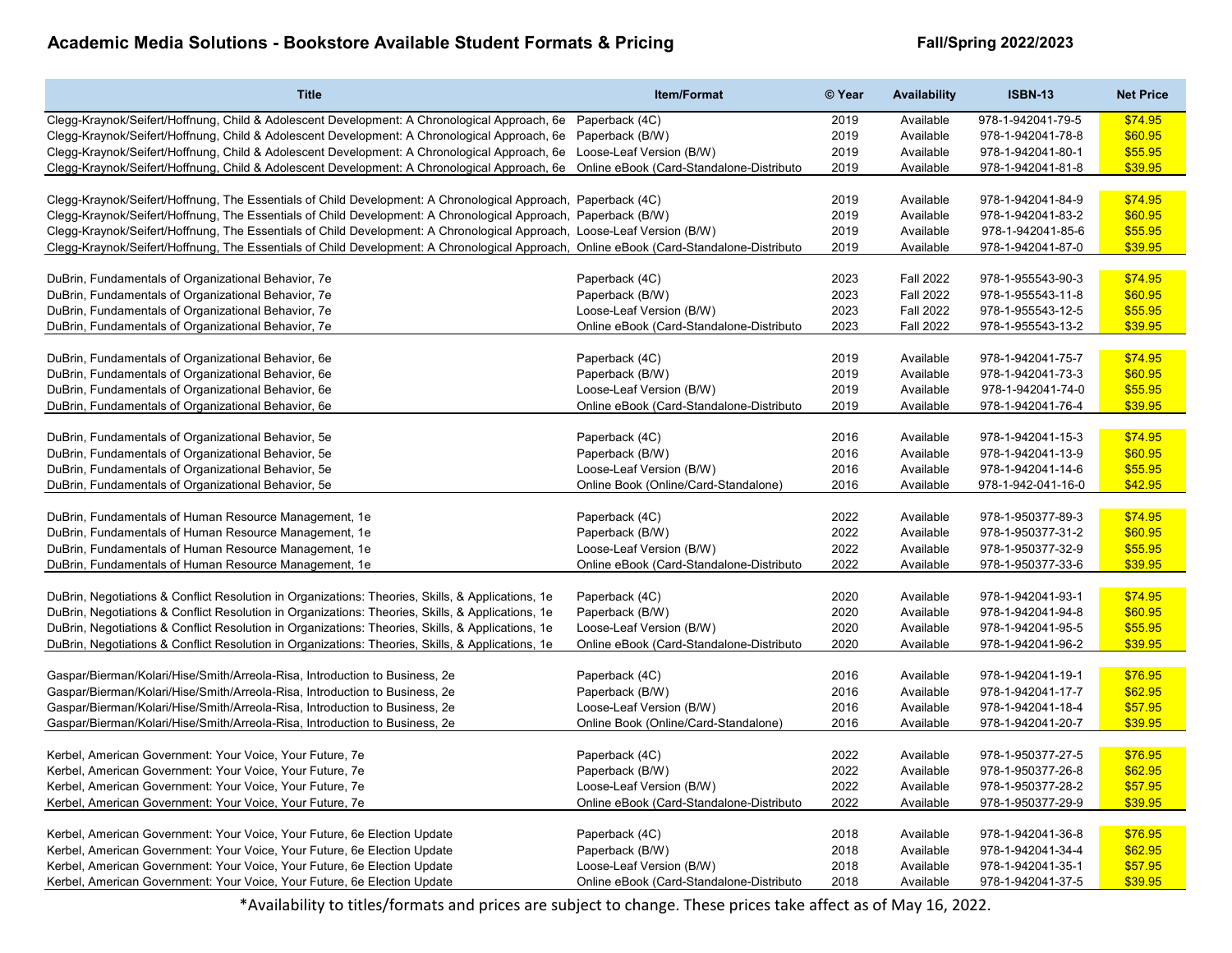| <b>Title</b>                                                                            | <b>Item/Format</b>                       | © Year | Availability     | <b>ISBN-13</b>    | <b>Net Price</b> |
|-----------------------------------------------------------------------------------------|------------------------------------------|--------|------------------|-------------------|------------------|
| Miller/Bordens/Horowitz, Social Psychology: Theories, Research, and Applications, 6e    | Paperback (4C)                           | 2023   | Available        | 978-1-955543-30-9 | \$76.95          |
| Miller/Bordens/Horowitz, Social Psychology: Theories, Research, and Applications, 6e    | Paperback (B/W)                          | 2023   | Available        | 978-1-955543-26-2 | \$62.95          |
| Miller/Bordens/Horowitz, Social Psychology: Theories, Research, and Applications, 6e    | Loose-Leaf Version (B/W)                 | 2023   | Available        | 978-1-955543-31-6 | \$57.95          |
| Miller/Bordens/Horowitz, Social Psychology: Theories, Research, and Applications, 6e    | Online eBook (Card-Standalone-Distributo | 2023   | Available        | 978-1-955543-10-1 | \$39.95          |
|                                                                                         |                                          |        |                  |                   |                  |
| Parnell, Strategic Management: Theory & Practice, 6e                                    | Paperback (4C)                           | 2021   | Available        | 978-1-950377-15-2 | 74.95            |
| Parnell, Strategic Management: Theory & Practice, 6e                                    | Paperback (B/W)                          | 2021   | Available        | 978-1-950377-13-8 | 60.95            |
| Parnell, Strategic Management: Theory & Practice, 6e                                    | Loose-Leaf Version (B/W)                 | 2021   | Available        | 978-1-950377-14-5 | 55.95            |
| Parnell, Strategic Management: Theory & Practice, 6e                                    | Online eBook (Card-Standalone-Distributo | 2021   | Available        | 978-1-950377-16-9 | 39.95            |
|                                                                                         |                                          |        |                  |                   |                  |
| Parnell, Strategic Management: Theory & Practice, 5e                                    | Paperback (4C)                           | 2017   | Available        | 978-1-942-04127-6 | \$76.95          |
| Parnell, Strategic Management: Theory & Practice, 5e                                    | Paperback (B/W)                          | 2017   | Available        | 978-1-942-04125-2 | \$62.95          |
| Parnell, Strategic Management: Theory & Practice, 5e                                    | Loose-Leaf Version (B/W)                 | 2017   | Available        | 978-1-942-04126-9 | \$57.95          |
| Parnell, Strategic Management: Theory & Practice, 5e                                    | Online Book (Online-Sponsored/Card-Stan  | 2017   | Available        | 978-1-942-04128-3 | \$39.95          |
|                                                                                         |                                          |        |                  |                   |                  |
| Pharr, Writing Today: Contexts and Options for the Real World, 3e                       | Paperback (4C)                           | 2024   | Spring 2023      | TBD               | \$55.95          |
| Pharr, Writing Today: Contexts and Options for the Real World, 3e                       | Paperback (B/W)                          | 2024   | Spring 2023      | <b>TBD</b>        | \$47.95          |
| Pharr, Writing Today: Contexts and Options for the Real World, 3e                       | Loose-Leaf Version (B/W)                 | 2024   | Spring 2023      | TBD               | \$42.95          |
| Pharr, Writing Today: Contexts and Options for the Real World, 3e                       | Online eBook (Card-Standalone-Distributo | 2024   | Spring 2023      | TBD               | \$34.95          |
|                                                                                         |                                          |        |                  |                   |                  |
| Pharr, Writing Today: Contexts and Options for the Real World, 3e Brief                 | Paperback (4C)                           | 2024   | Spring 2023      | <b>TBD</b>        | \$50.95          |
| Pharr, Writing Today: Contexts and Options for the Real World, 3e Brief                 | Paperback (B/W)                          | 2024   | Spring 2023      | <b>TBD</b>        | \$42.95          |
| Pharr, Writing Today: Contexts and Options for the Real World, 3e Brief                 | Loose-Leaf Version (B/W)                 | 2024   | Spring 2023      | <b>TBD</b>        | \$39.95          |
| Pharr, Writing Today: Contexts and Options for the Real World, 3e Brief                 | Online eBook (Card-Standalone-Distributo | 2024   | Spring 2023      | TBD               | \$32.95          |
|                                                                                         |                                          |        |                  |                   |                  |
| Schiffhorst/Pharr/Connor, The Practical English Handbook for Writers, 8e                | Spiral Bound (4C)                        | 2022   | <b>Fall 2021</b> | 978-1-950377-65-7 | \$37.95          |
| Schiffhorst/Pharr/Connor, The Practical English Handbook for Writers, 8e                | Spiral Bound (B/W)                       | 2022   | <b>Fall 2021</b> | 978-1-950377-61-9 | \$29.95          |
| Schiffhorst/Pharr/Connor, The Practical English Handbook for Writers, 8e                | Online eBook (Card-Standalone-Distributo | 2022   | <b>Fall 2021</b> | 978-1-950377-62-6 | \$19.95          |
|                                                                                         |                                          |        |                  |                   |                  |
| Schiffhorst/Pharr, The Practical English Handbook for Writers, 7e w/MLA Update          | Spiral Bound (4C)                        | 2018   | Available        | 978-1-942041-52-8 | \$37.95          |
| Schiffhorst/Pharr, The Practical English Handbook for Writers, 7e w/MLA Update          | Spiral Bound (B/W)                       | 2018   | Available        | 978-1-942041-53-5 | \$29.95          |
| Schiffhorst/Pharr, The Practical English Handbook for Writers, 7e w/MLA Update          | Online eBook (Card-Standalone-Distributo | 2018   | Available        | 978-1-942041-54-2 | \$19.95          |
|                                                                                         |                                          |        |                  |                   |                  |
| Setterlund/Feshbach/Weiner/Bohart, Personality, 5e                                      | Paperback (4C)                           | 2019   | Available        | 978-1-942041-56-6 | \$74.95          |
| Setterlund/Feshbach/Weiner/Bohart, Personality, 5e                                      | Paperback (B/W)                          | 2019   | Available        | 978-1-942041-57-3 | \$60.95          |
| Setterlund/Feshbach/Weiner/Bohart, Personality, 5e                                      | Loose-Leaf Version (B/W)                 | 2019   | Available        | 978-1-942041-58-0 | \$55.95          |
| Setterlund/Feshbach/Weiner/Bohart, Personality, 5e                                      | Online eBook (Card-Standalone-Distributo | 2019   | Available        | 978-1-942041-59-7 | \$39.95          |
|                                                                                         |                                          |        |                  |                   |                  |
| Setterlund/Feshbach/Weiner/Bohart, Personality: Theories, Research, and Applications 6e | Paperback (4C)                           | 2023   | TBD              | 978-1-955543-03-3 | \$76.95          |
| Setterlund/Feshbach/Weiner/Bohart, Personality: Theories, Research, and Applications 6e | Paperback (B/W)                          | 2023   | TBD              | 978-1-955543-04-0 | \$62.95          |
| Setterlund/Feshbach/Weiner/Bohart, Personality: Theories, Research, and Applications 6e | Loose-Leaf Version (B/W)                 | 2023   | <b>TBD</b>       | 978-1-955543-05-7 | \$57.95          |
| Setterlund/Feshbach/Weiner/Bohart, Personality: Theories, Research, and Applications 6e | Online eBook (Card-Standalone-Distributo | 2023   | <b>TBD</b>       | 978-1-955543-06-4 | \$39.95          |
|                                                                                         |                                          |        |                  |                   |                  |
| Silver, et al., The Essentials of Business Research, 3e                                 | Paperback (4C)                           | 2023   | Available        | 978-1-950377-96-1 | \$74.95          |
| Silver, et al., The Essentials of Business Research, 3e                                 | Paperback (B/W)                          | 2023   | Available        | 978-1-950377-97-8 | \$60.95          |
| Silver, et al., The Essentials of Business Research, 3e                                 | Loose-Leaf Version (B/W)                 | 2023   | Available        | 978-1-950377-98-5 | \$55.95          |
| Silver, et al., The Essentials of Business Research, 3e                                 | Online eBook (Card-Standalone-Distributo | 2023   | Available        | 978-1-950377-99-2 | \$39.95          |
|                                                                                         |                                          |        |                  |                   |                  |

\*Availability to titles/formats and prices are subject to change. These prices take affect as of May 16, 2022.